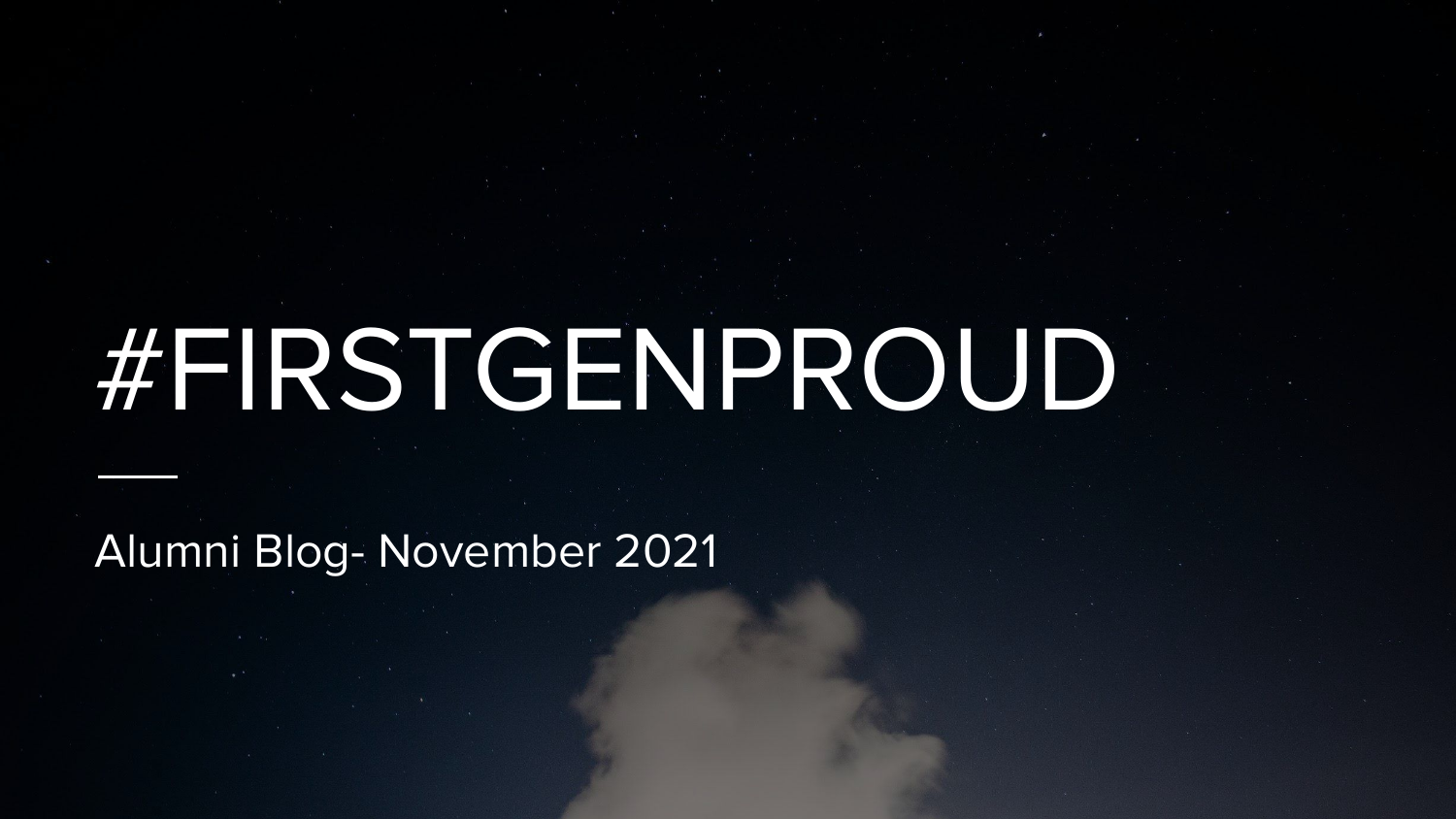#### #FIRSTGENPROUD

It seems like when you hear about first generation college students, it is always highlighting the struggles that they face. This is true- often first generation students feel less confident and uncomfortable on campus and in their classes. They usually have to balance work and school as well as face other challenges.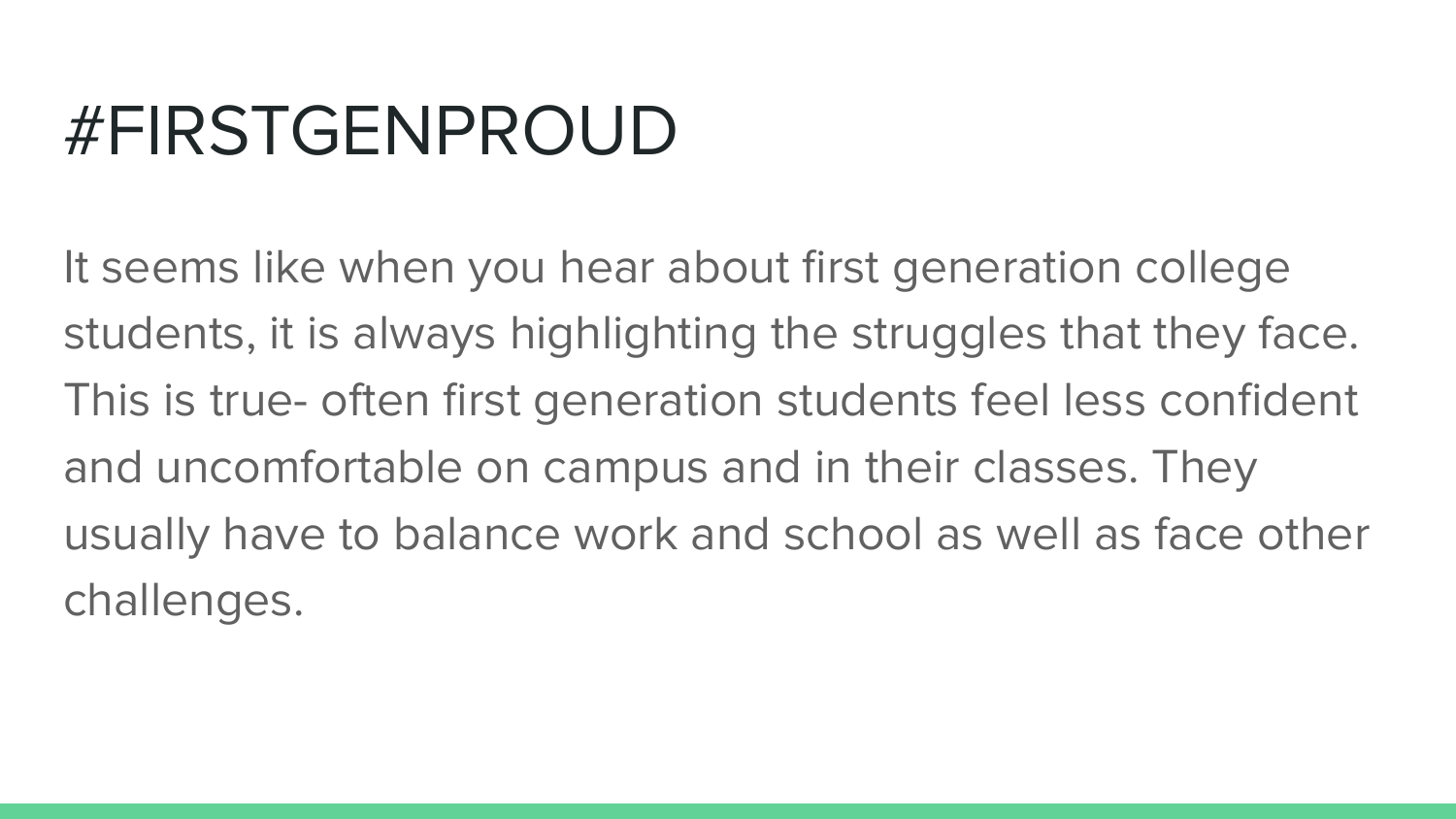#### #FIRSTGENPROUD

In Upward Bound, we touched on these topics when you were students. Now as an alumni, we are sure that you have (hopefully) worked through a lot of these issues. If you are having any issues you need help with, please reach out to your Education Specialist. We will help get things sorted out ASAP.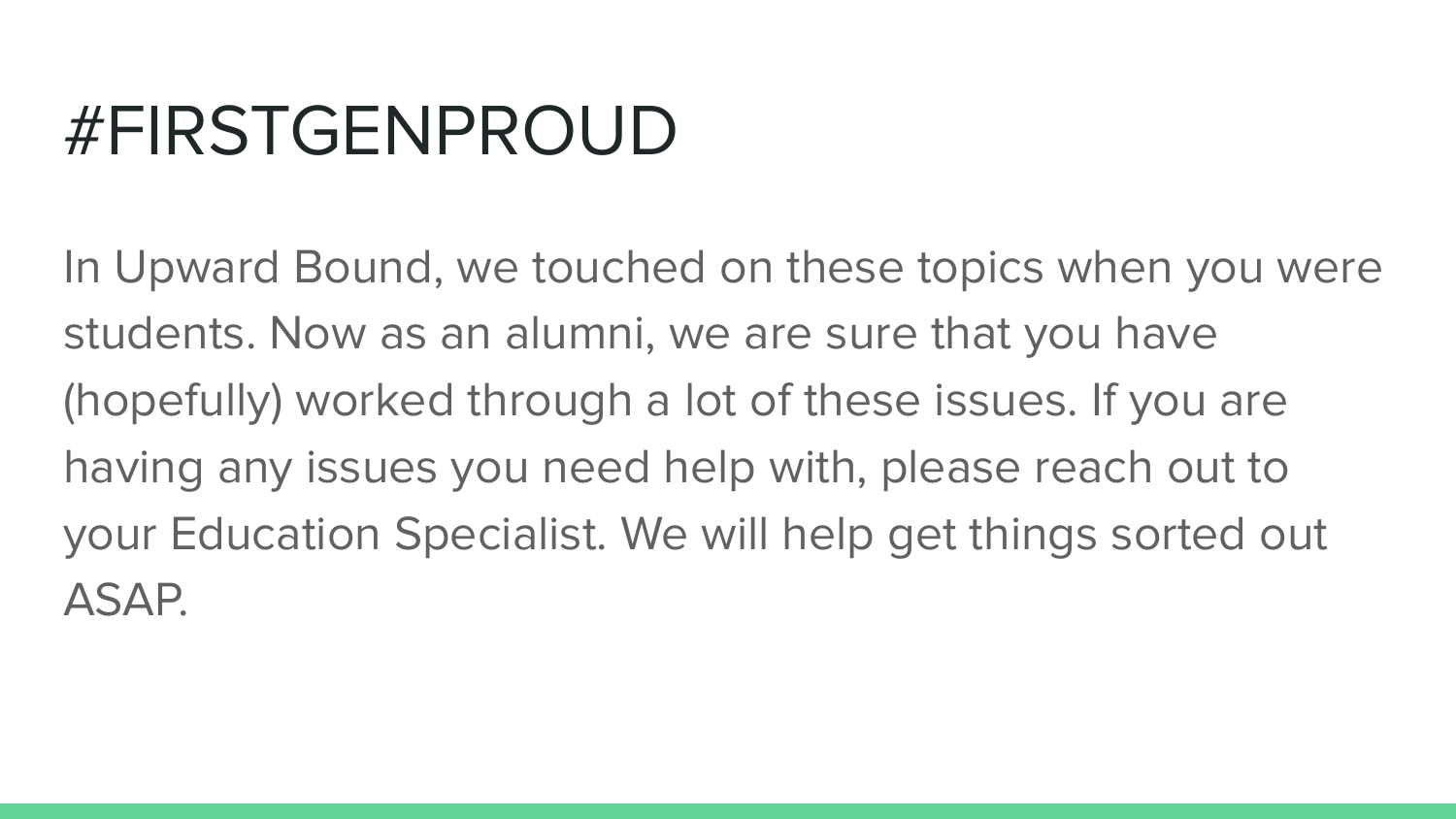## Today, we want to talk about **First Gen Strengths**

Wait...what?! Yes, first generation students have a unique perspective that can give a leg up in certain areas.

So, the next time you feel out of place or unsure, remind yourself of how awesome you already are.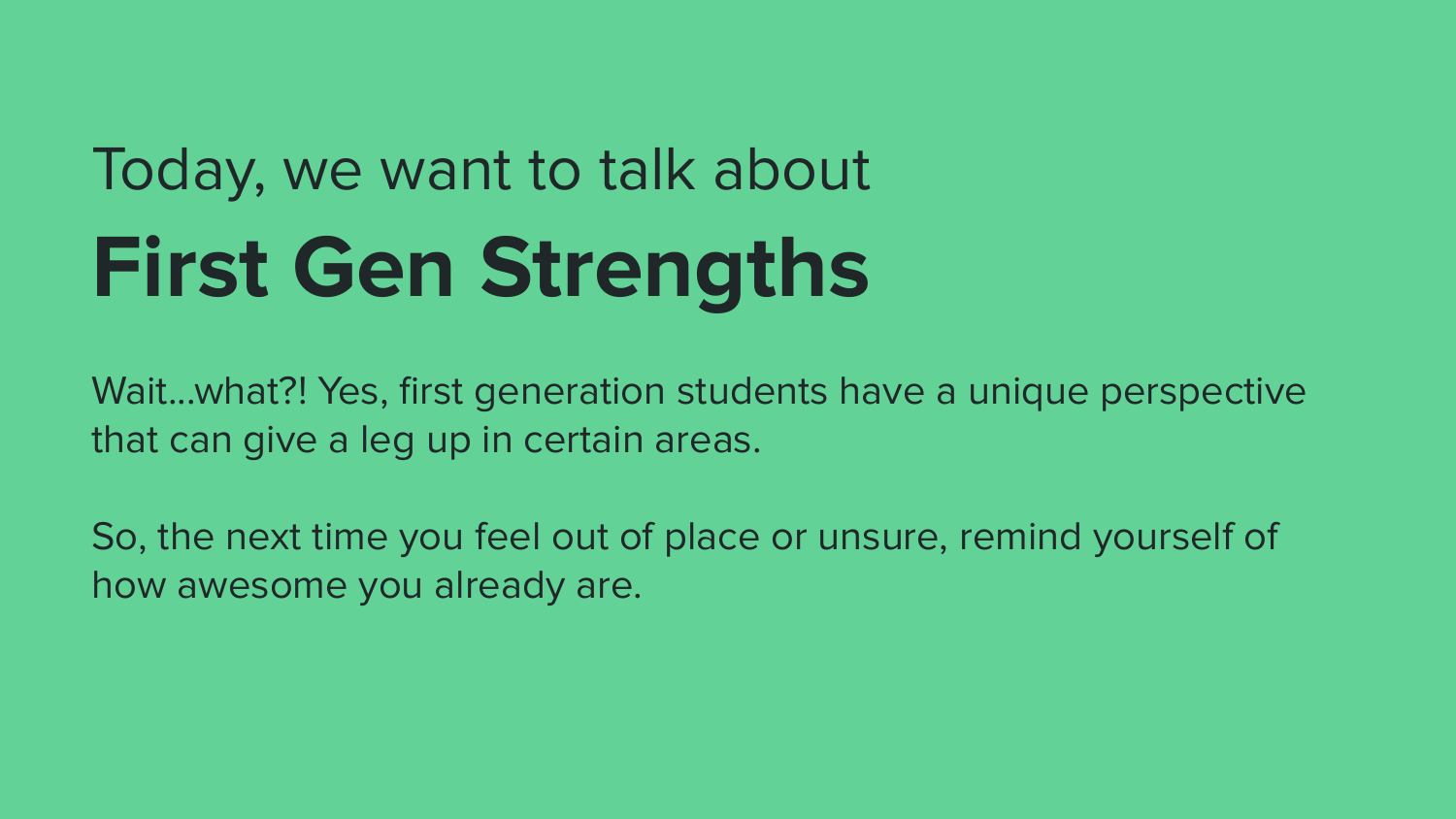#### #GOALS

First generation students set goals and expectations for themselves- especially when it comes to college. Those who stick to working towards those goals are often successful not only in college but later down the road.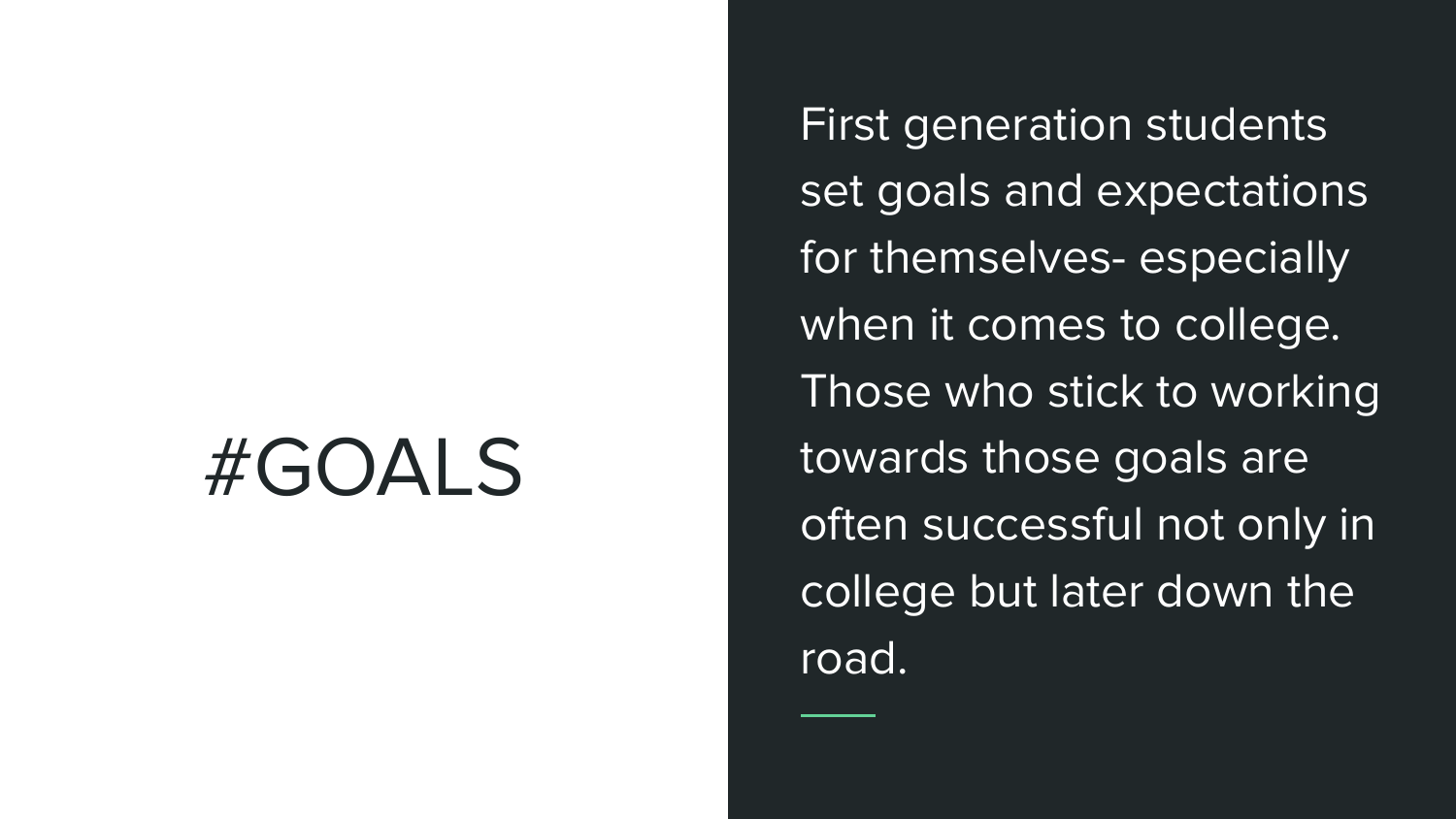#### #TIMEMANAGEMENT

Most first generation students have had to balance work, school, and extracurricular activities while in high school. This often continues- okay intensifies- in college. Your learning curve for this skill is often lower than other students.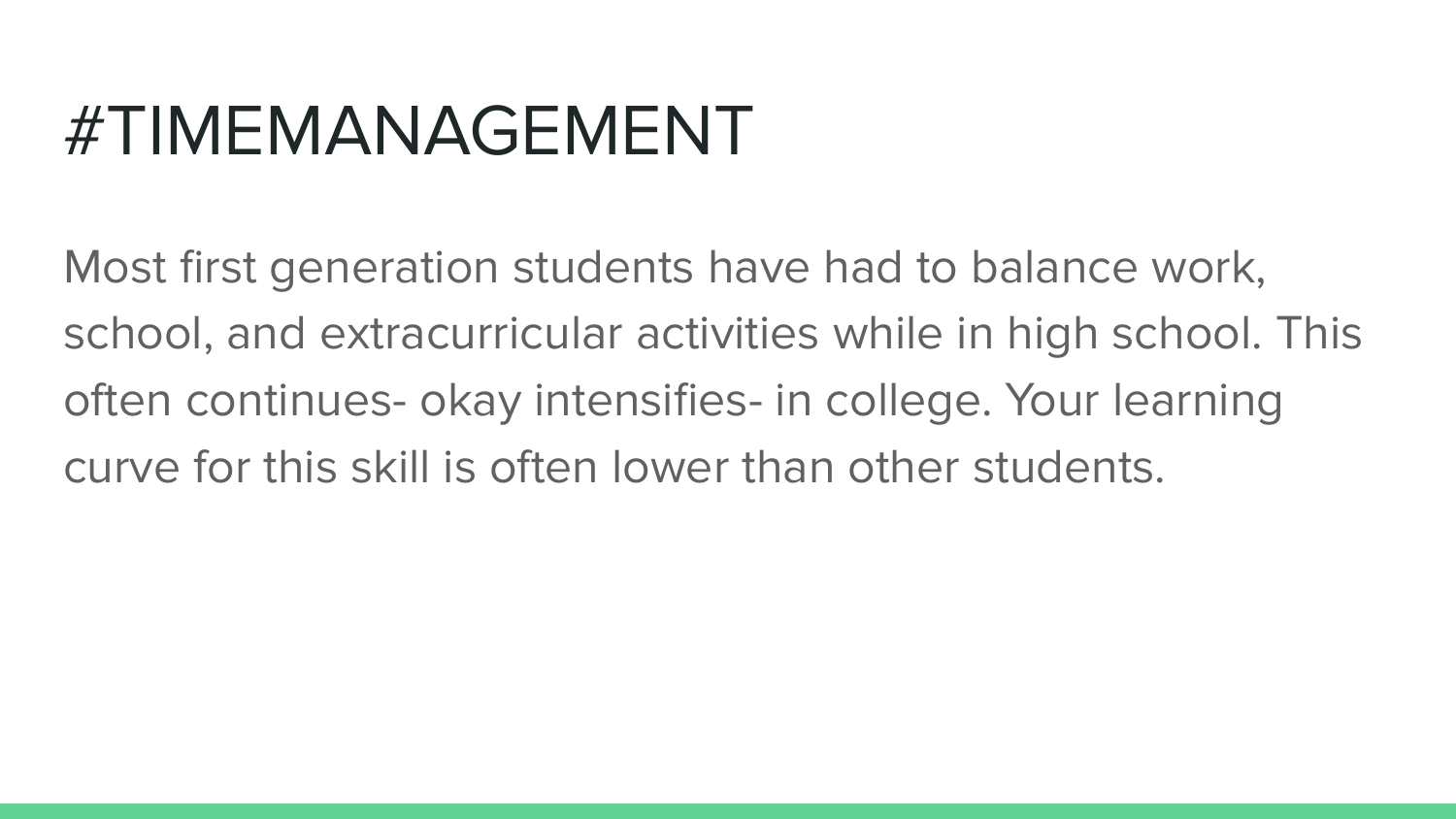#### #MULTITASKER

First generation students are excellent at multitasking. This is a skill that is built when you don't have a lot of extra time, so naturally you learn to multitask. Honestly, this is one of the most important college skills you can have.

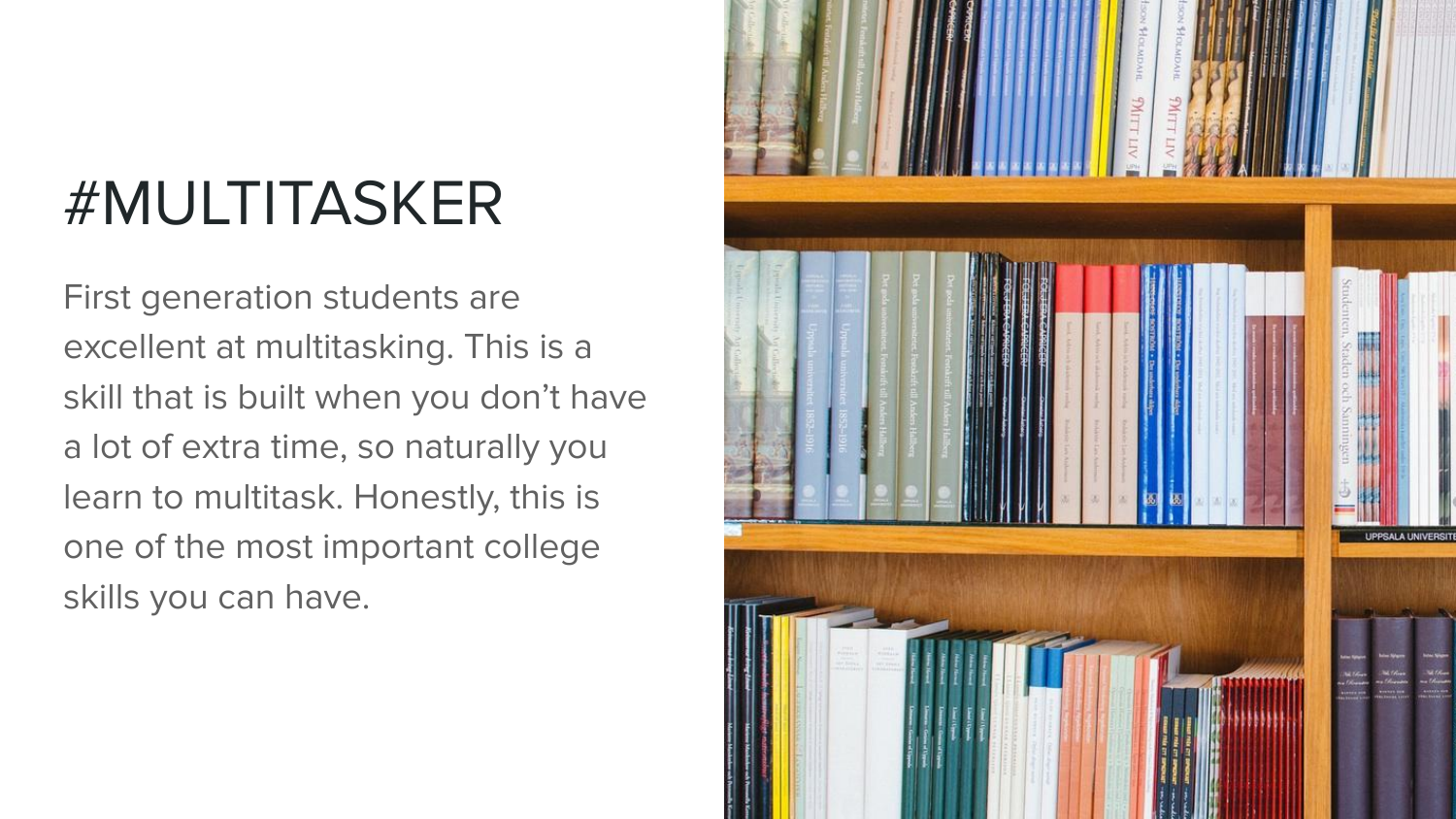### #LIFESKILLS

While we know that not every first generation student can complete all life skills- most have more life skills than non-first generation students. Being able to take care of yourself, knowing how to manage money, pay bills, make your own food, do laundry, etc, just means less life skills you had to learn when you moved away from home.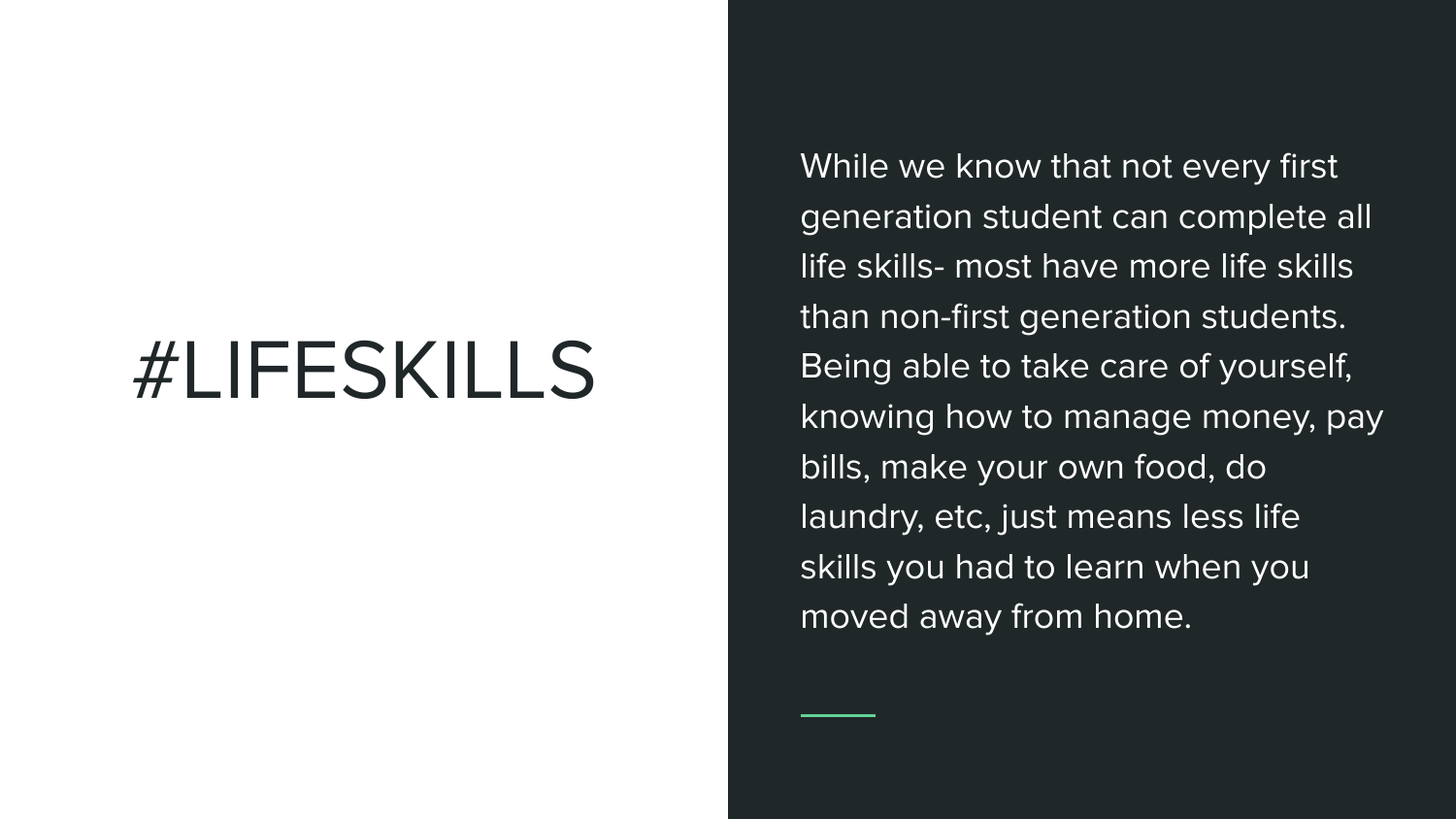#### #CREATIVE

Since many first generation students don't have all the college answers, they are good at either finding out how to take care of the problem, who to talk to, or come up with a completely unique solution. When that happens go ahead and give yourself a pat on the back!